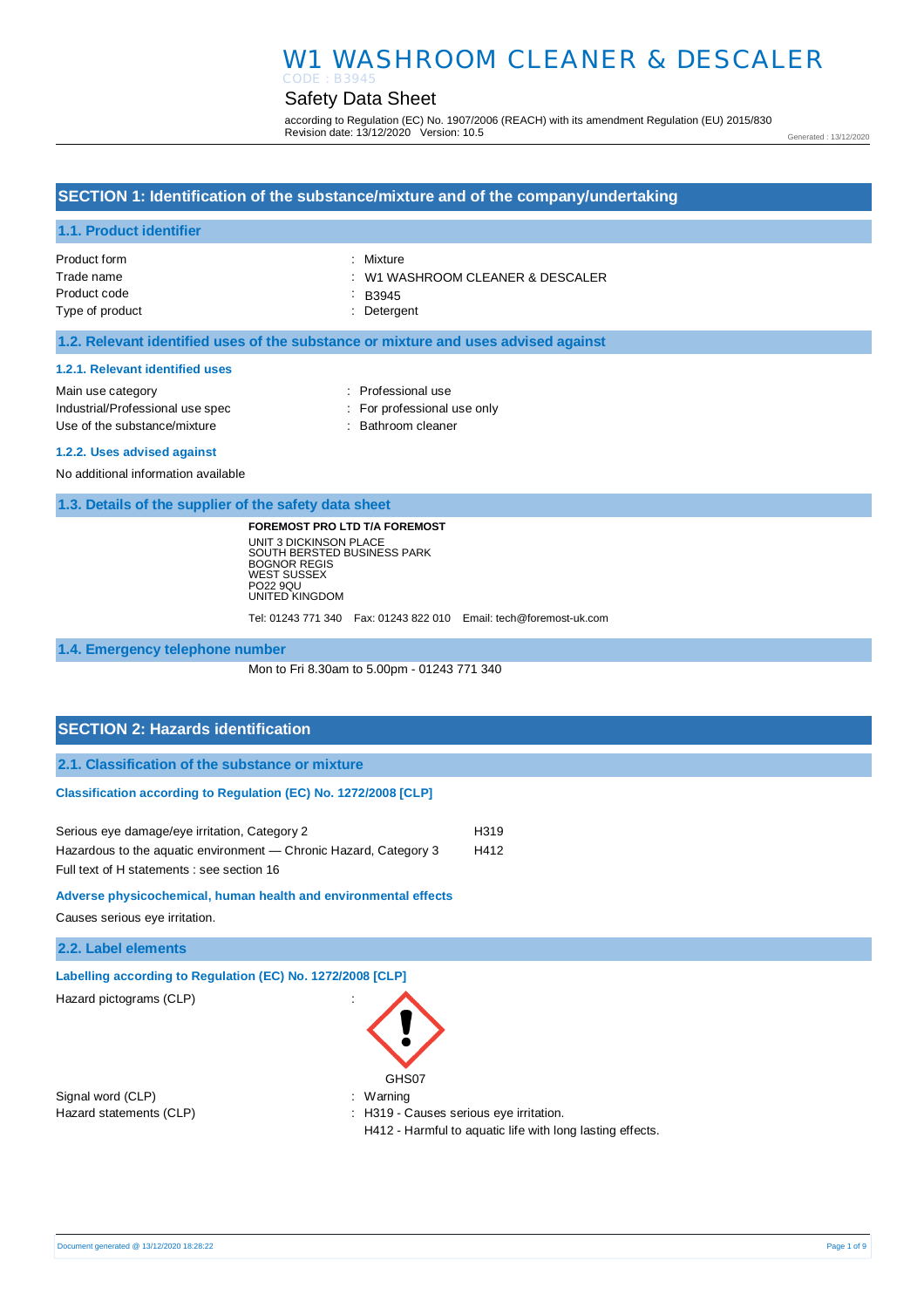according to Regulation (EC) No. 1907/2006 (REACH) with its amendment Regulation (EU) 2015/830

| Precautionary statements (CLP) | : P264 - Wash hands thoroughly after handling.                                       |
|--------------------------------|--------------------------------------------------------------------------------------|
|                                | P273 - Avoid release to the environment.                                             |
|                                | P280 - Wear eye protection.                                                          |
|                                | P305+P351+P338 - IF IN EYES: Rinse cautiously with water for several minutes. Remove |
|                                | contact lenses, if present and easy to do. Continue rinsing.                         |
|                                | P337+P313 - If eye irritation persists: Get medical advice/attention.                |
|                                |                                                                                      |

# **2.3. Other hazards**

No additional information available

# **SECTION 3: Composition/information on ingredients**

# **3.1. Substances**

### Not applicable

# **3.2. Mixtures**

| <b>Name</b>                                                               | <b>Product identifier</b>                                                                               | $\frac{9}{6}$ | <b>Classification according to</b><br><b>Regulation (EC) No.</b><br>1272/2008 [CLP]                                                   |
|---------------------------------------------------------------------------|---------------------------------------------------------------------------------------------------------|---------------|---------------------------------------------------------------------------------------------------------------------------------------|
| Alcohol Alkoxylate                                                        | (CAS-No.) 166736-08-9<br>(REACH-no) Exempt/Polymer                                                      | $1 - 5$       | Acute Tox. 4 (Oral), H302<br>Eye Dam. 1, H318                                                                                         |
| Quaternary ammonium compounds, benzyl-C12-16-<br>alkyldimethyl, chlorides | (CAS-No.) 68424-85-1<br>(EC-No.) 270-325-2<br>(REACH-no) 01-2119965180-41                               | $0.1 - 1$     | Acute Tox. 4 (Oral), H302<br>Skin Corr. 1B, H314<br>Eye Dam. 1, H318<br>Aquatic Acute 1, H400 (M=10)<br>Aquatic Chronic 1, H410 (M=1) |
| didecyldimethylammonium chloride                                          | (CAS-No.) 7173-51-5<br>(EC-No.) 230-525-2<br>(EC Index-No.) 612-131-00-6<br>(REACH-no) 01-2119945987-15 | < 0.1         | Acute Tox. 4 (Oral), H302<br>Skin Corr. 1B, H314<br>Eye Dam. 1, H318<br>Aquatic Acute 1, H400 (M=10)<br>Aquatic Chronic 2, H411       |

| <b>Specific concentration limits:</b> |                                                   |                                                                        |
|---------------------------------------|---------------------------------------------------|------------------------------------------------------------------------|
| Name                                  | <b>Product identifier</b>                         | <b>Specific concentration limits</b>                                   |
| Alcohol Alkoxylate                    | CAS-No.) 166736-08-9<br>(REACH-no) Exempt/Polymer | $(1 < C$ ≤ 10) Eye Irrit. 2, H319<br>$(10 < C < 100)$ Eye Dam. 1, H318 |

### Full text of H-statements: see section 16

| <b>SECTION 4: First aid measures</b>                                                                                 |                                                                                                                                                                                                                                                                                              |             |
|----------------------------------------------------------------------------------------------------------------------|----------------------------------------------------------------------------------------------------------------------------------------------------------------------------------------------------------------------------------------------------------------------------------------------|-------------|
| 4.1. Description of first aid measures                                                                               |                                                                                                                                                                                                                                                                                              |             |
| First-aid measures after inhalation<br>First-aid measures after skin contact<br>First-aid measures after eye contact | : Remove person to fresh air and keep comfortable for breathing.<br>: Wash skin with plenty of water.<br>: Rinse cautiously with water for several minutes. Remove contact lenses, if present and easy<br>to do. Continue rinsing. If eye irritation persists: Get medical advice/attention. |             |
| First-aid measures after ingestion                                                                                   | : Get immediate medical advice/attention.                                                                                                                                                                                                                                                    |             |
| 4.2. Most important symptoms and effects, both acute and delayed                                                     |                                                                                                                                                                                                                                                                                              |             |
| Symptoms/effects after skin contact<br>Symptoms/effects after eye contact<br>Symptoms/effects after ingestion        | : Repeated or prolonged skin contact may cause irritation.<br>$: Eve$ irritation.<br>: May cause gastrointestinal irritation, nausea, vomiting and diarrhoea.                                                                                                                                |             |
| 4.3. Indication of any immediate medical attention and special treatment needed                                      |                                                                                                                                                                                                                                                                                              |             |
| Treat symptomatically.                                                                                               |                                                                                                                                                                                                                                                                                              |             |
| Document generated @ 13/12/2020 18:28:22                                                                             |                                                                                                                                                                                                                                                                                              | Page 2 of 9 |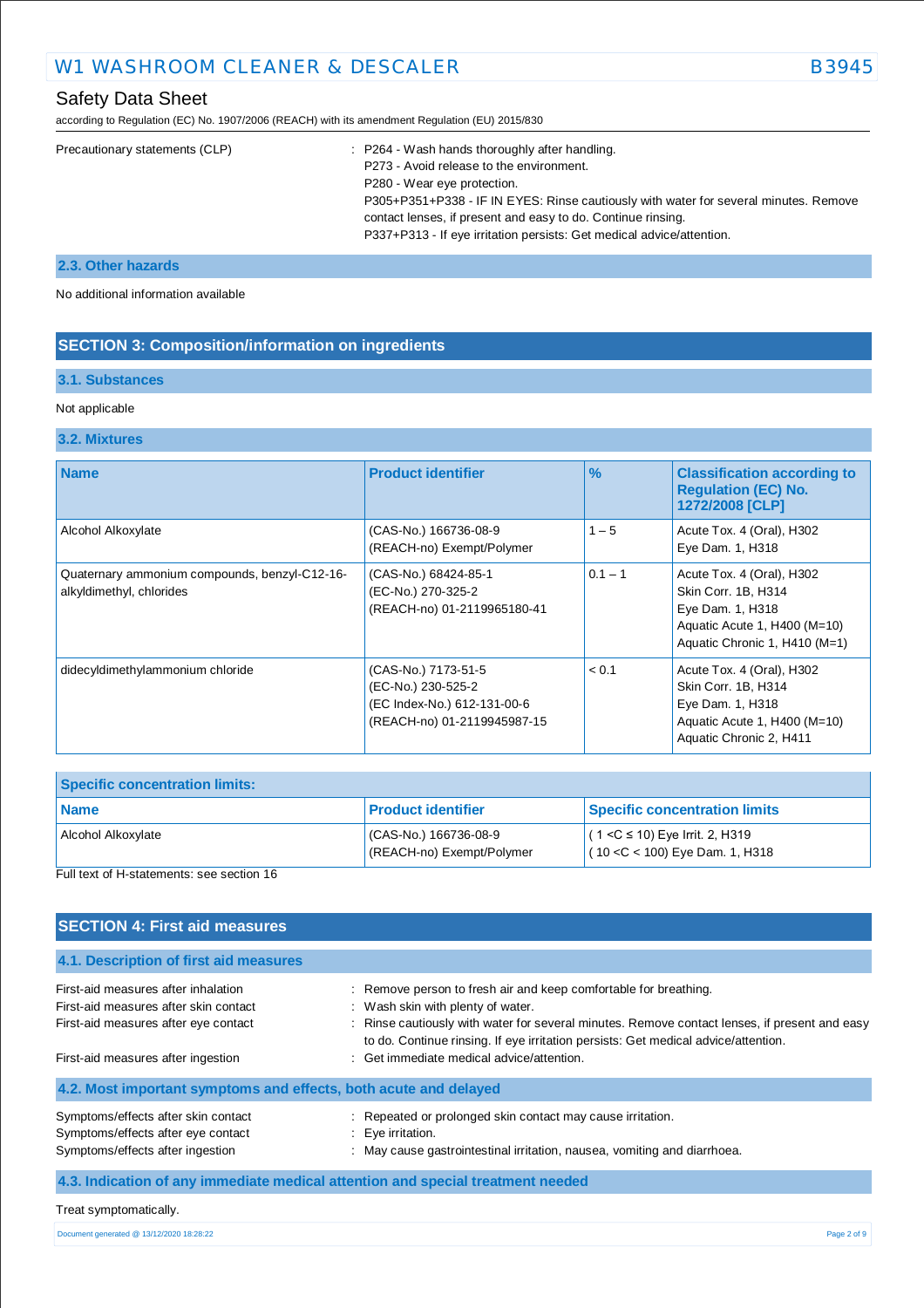# W1 WASHROOM CLEANER & DESCALER B3945

# Safety Data Sheet

according to Regulation (EC) No. 1907/2006 (REACH) with its amendment Regulation (EU) 2015/830

| <b>SECTION 5: Firefighting measures</b>                    |                                                                                                                                             |  |  |
|------------------------------------------------------------|---------------------------------------------------------------------------------------------------------------------------------------------|--|--|
| 5.1. Extinguishing media                                   |                                                                                                                                             |  |  |
| Suitable extinguishing media                               | : Water spray. Dry powder. Foam. Carbon dioxide.                                                                                            |  |  |
| 5.2. Special hazards arising from the substance or mixture |                                                                                                                                             |  |  |
| Hazardous decomposition products in case of fire           | : Toxic fumes may be released.                                                                                                              |  |  |
| 5.3. Advice for firefighters                               |                                                                                                                                             |  |  |
| Protection during firefighting                             | : Do not attempt to take action without suitable protective equipment. Self-contained<br>breathing apparatus. Complete protective clothing. |  |  |

| <b>SECTION 6: Accidental release measures</b>                            |                                                                                                                                                                |  |
|--------------------------------------------------------------------------|----------------------------------------------------------------------------------------------------------------------------------------------------------------|--|
| 6.1. Personal precautions, protective equipment and emergency procedures |                                                                                                                                                                |  |
| 6.1.1. For non-emergency personnel<br>Emergency procedures               | : Ventilate spillage area. Avoid contact with skin and eyes.                                                                                                   |  |
| 6.1.2. For emergency responders<br>Protective equipment                  | : Do not attempt to take action without suitable protective equipment. For further information<br>refer to section 8: "Exposure controls/personal protection". |  |
| <b>6.2. Environmental precautions</b>                                    |                                                                                                                                                                |  |
| Avoid release to the environment.                                        |                                                                                                                                                                |  |
| 6.3. Methods and material for containment and cleaning up                |                                                                                                                                                                |  |
| Methods for cleaning up<br>Other information                             | : Take up liquid spill into absorbent material.<br>Dispose of materials or solid residues at an authorized site.                                               |  |

**6.4. Reference to other sections**

For further information refer to section 13.

| <b>SECTION 7: Handling and storage</b>                            |                                                                                                                       |  |
|-------------------------------------------------------------------|-----------------------------------------------------------------------------------------------------------------------|--|
| 7.1. Precautions for safe handling                                |                                                                                                                       |  |
| Precautions for safe handling                                     | Ensure good ventilation of the work station. Avoid contact with skin and eyes. Wear<br>personal protective equipment. |  |
| Hygiene measures                                                  | Do not eat, drink or smoke when using this product. Always wash hands after handling the<br>product.                  |  |
| 7.2. Conditions for safe storage, including any incompatibilities |                                                                                                                       |  |
| Storage conditions                                                | : Store in a well-ventilated place. Keep cool.                                                                        |  |
| 7.3. Specific end use(s)                                          |                                                                                                                       |  |

No additional information available

# **SECTION 8: Exposure controls/personal protection**

**8.1. Control parameters**

### **8.1.1 National occupational exposure and biological limit values**

No additional information available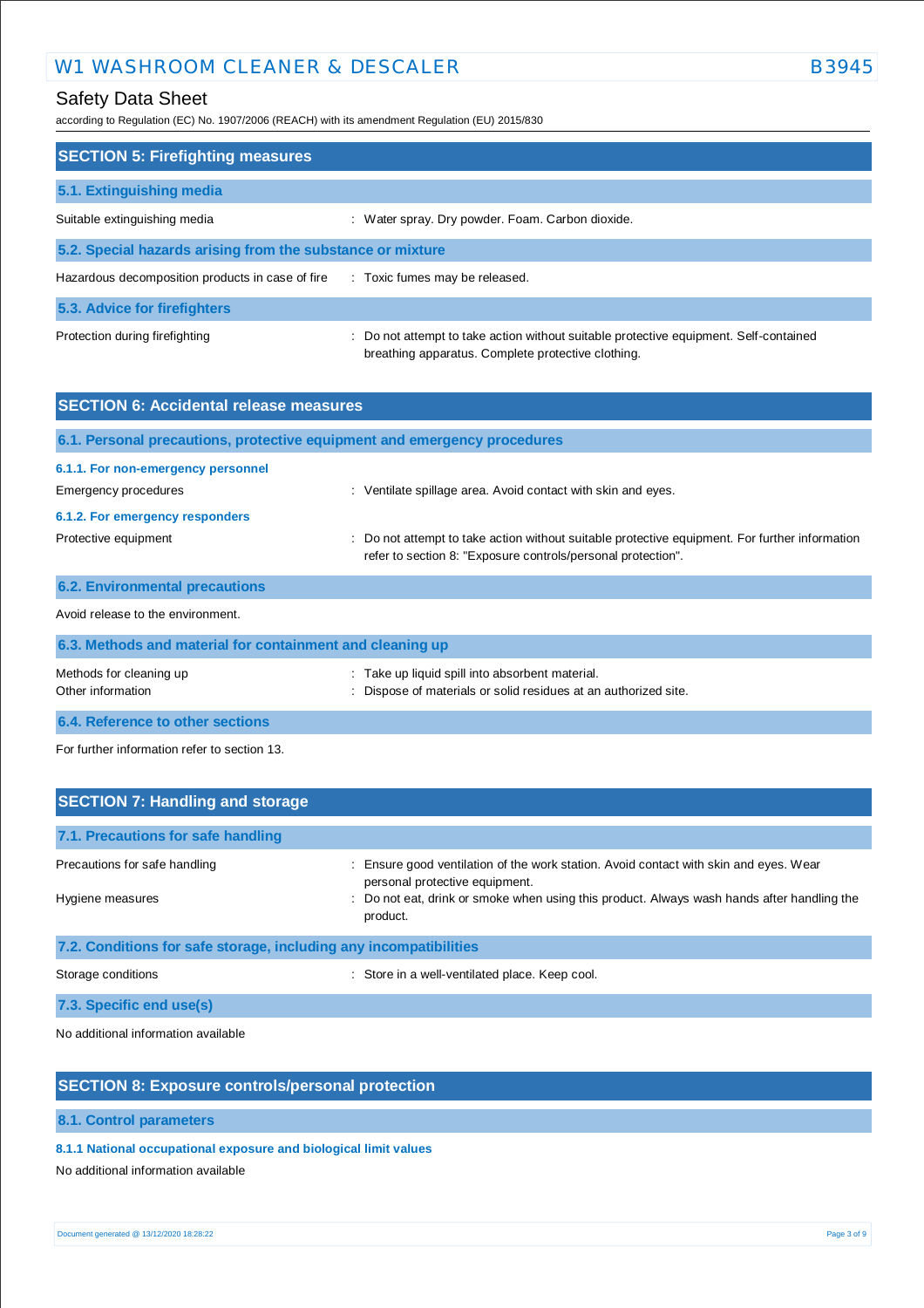# Safety Data Sheet

according to Regulation (EC) No. 1907/2006 (REACH) with its amendment Regulation (EU) 2015/830

#### **8.1.2. Recommended monitoring procedures**

No additional information available

#### **8.1.3. Air contaminants formed**

No additional information available

#### **8.1.4. DNEL and PNEC**

No additional information available

#### **8.1.5. Control banding**

No additional information available

### **8.2. Exposure controls**

#### **8.2.1. Appropriate engineering controls**

#### **Appropriate engineering controls:**

Ensure good ventilation of the work station.

#### **8.2.2. Personal protection equipment**

**Personal protective equipment symbol(s):**



#### **8.2.2.1. Eye and face protection**

| Eye protection:        |  |
|------------------------|--|
| Safety glasses. EN 166 |  |
|                        |  |

#### **8.2.2.2. Skin protection**

**Skin and body protection:**

Not required for normal conditions of use

#### **Hand protection:**

In case of repeated or prolonged contact wear gloves. Chemical resistant gloves (according to European standard EN 374 or equivalent)

#### **Other skin protection**

### **Materials for protective clothing:**

Not required for normal conditions of use

#### **8.2.2.3. Respiratory protection**

#### **Respiratory protection:**

Not required for normal conditions of use

#### **8.2.2.4. Thermal hazards**

No additional information available

### **8.2.3. Environmental exposure controls**

#### **Environmental exposure controls:**

Avoid release to the environment.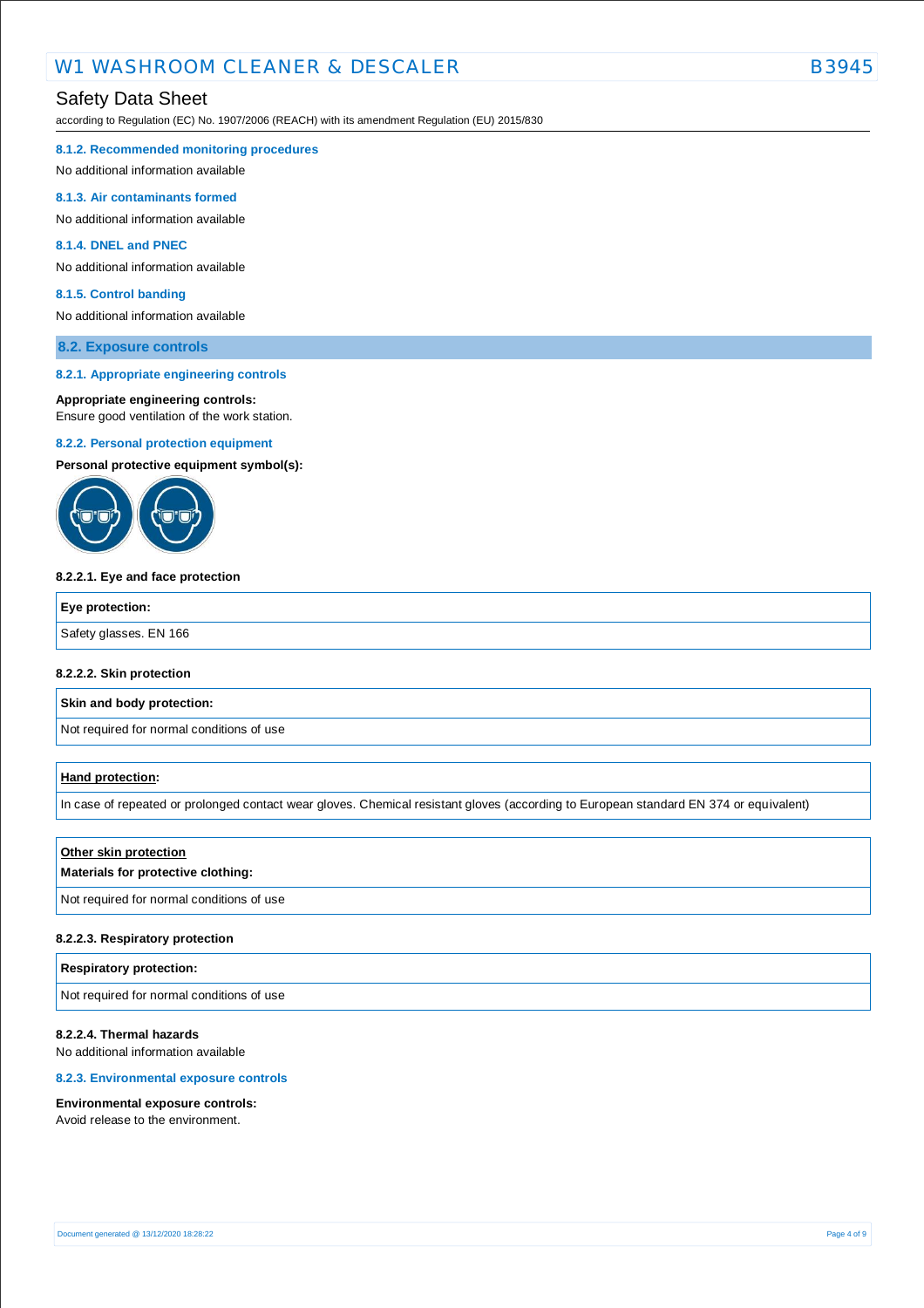# Safety Data Sheet

according to Regulation (EC) No. 1907/2006 (REACH) with its amendment Regulation (EU) 2015/830

| <b>SECTION 9: Physical and chemical properties</b>         |                    |  |
|------------------------------------------------------------|--------------------|--|
| 9.1. Information on basic physical and chemical properties |                    |  |
| Physical state                                             | : Liquid           |  |
| Appearance                                                 | : Liquid.          |  |
| Colour                                                     | dark green.        |  |
| Odour                                                      | sharp.             |  |
| Odour threshold                                            | No data available  |  |
| pH                                                         | 3.1                |  |
| Relative evaporation rate (butylacetate=1)                 | No data available  |  |
| Melting point                                              | Not applicable     |  |
| Freezing point                                             | No data available  |  |
| Boiling point                                              | $\geq 100$ °C<br>٠ |  |
| Flash point                                                | No data available  |  |
| Auto-ignition temperature                                  | No data available  |  |
| Decomposition temperature                                  | No data available  |  |
| Flammability (solid, gas)                                  | Not applicable     |  |
| Vapour pressure                                            | No data available  |  |
| Relative vapour density at 20 °C                           | No data available  |  |
| Relative density                                           |                    |  |
| Solubility                                                 | Soluble in water.  |  |
| Partition coefficient n-octanol/water (Log Pow)            | No data available  |  |
| Viscosity, kinematic                                       | No data available  |  |
| Viscosity, dynamic                                         | No data available  |  |
| Explosive properties                                       | No data available  |  |
| Oxidising properties                                       | No data available  |  |
| Explosive limits                                           | No data available  |  |

### **9.2. Other information**

No additional information available

# **SECTION 10: Stability and reactivity**

#### **10.1. Reactivity**

The product is non-reactive under normal conditions of use, storage and transport.

#### **10.2. Chemical stability**

Stable under normal conditions.

**10.3. Possibility of hazardous reactions**

No dangerous reactions known under normal conditions of use.

**10.4. Conditions to avoid**

None under recommended storage and handling conditions (see section 7).

**10.5. Incompatible materials**

None under normal use.

**10.6. Hazardous decomposition products**

Under normal conditions of storage and use, hazardous decomposition products should not be produced.

# **SECTION 11: Toxicological information**

### **11.1 Information on toxicological effects**

Acute toxicity (oral) **Example 2** Constant Acute toxicity (oral) Acute toxicity (dermal) **Example 2** Contract 2 Contract 2 Contract 2 Contract 2 Contract 2 Contract 2 Contract 2 Contract 2 Contract 2 Contract 2 Contract 2 Contract 2 Contract 2 Contract 2 Contract 2 Contract 2 Contract 2

Document generated @ 13/12/2020 18:28:22 Page 5 of 9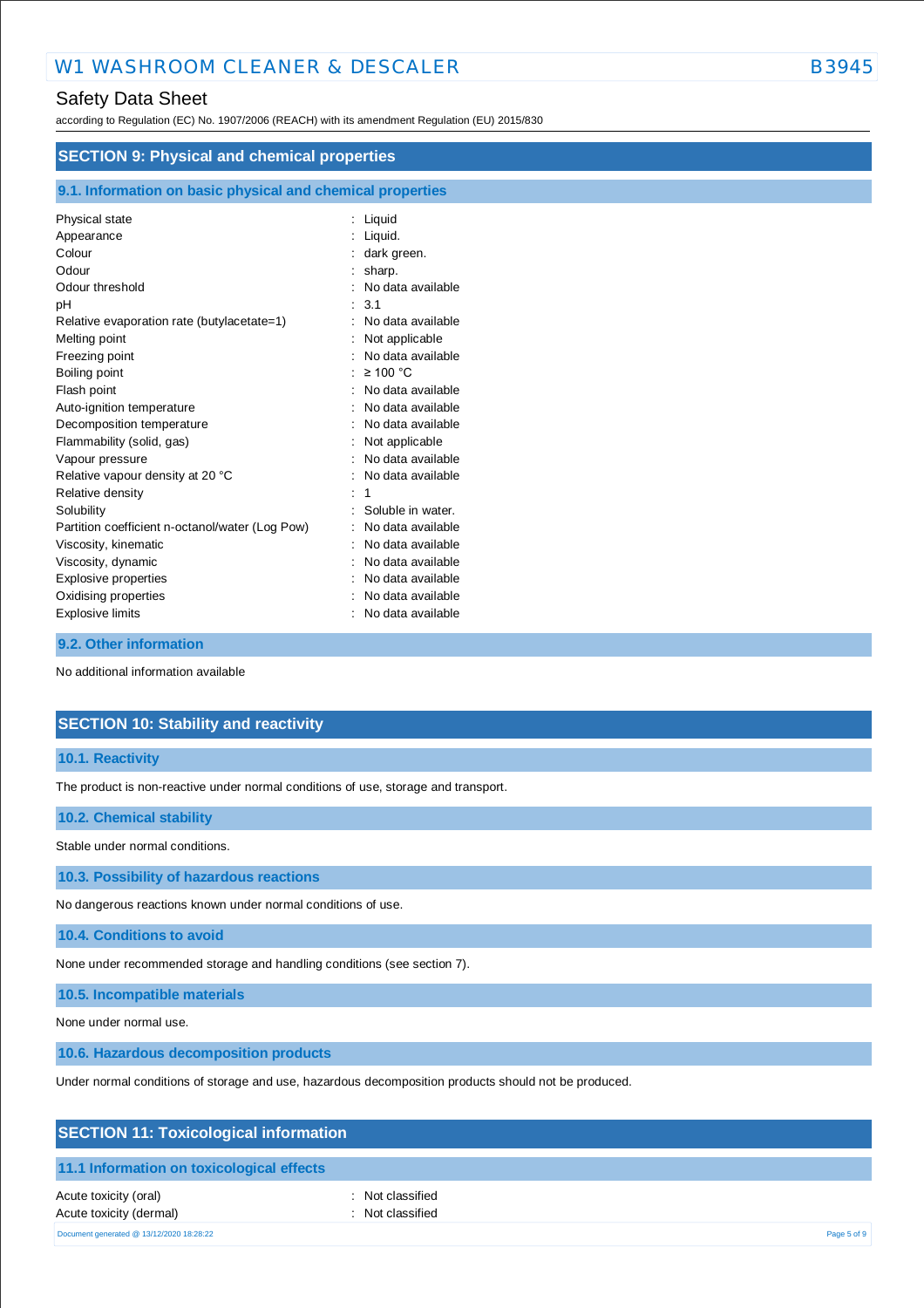# Safety Data Sheet

according to Regulation (EC) No. 1907/2006 (REACH) with its amendment Regulation (EU) 2015/830

| Acute toxicity (inhalation)       | : Not classified                 |
|-----------------------------------|----------------------------------|
| Skin corrosion/irritation         | : Not classified                 |
|                                   | pH: 3.1                          |
| Serious eye damage/irritation     | : Causes serious eye irritation. |
|                                   | pH: 3.1                          |
| Respiratory or skin sensitisation | : Not classified                 |
| Germ cell mutagenicity            | : Not classified                 |
| Carcinogenicity                   | : Not classified                 |
| Reproductive toxicity             | : Not classified                 |
| STOT-single exposure              | : Not classified                 |
| STOT-repeated exposure            | : Not classified                 |
| Aspiration hazard                 | : Not classified                 |

| <b>SECTION 12: Ecological information</b>                    |                                                                                                                            |  |
|--------------------------------------------------------------|----------------------------------------------------------------------------------------------------------------------------|--|
| 12.1. Toxicity                                               |                                                                                                                            |  |
| Ecology - general                                            | : The product is not considered harmful to aquatic organisms nor to cause long-term adverse<br>effects in the environment. |  |
| Hazardous to the aquatic environment, short-term<br>(acute)  | : Not classified                                                                                                           |  |
| Hazardous to the aquatic environment, long-term<br>(chronic) | : Harmful to aquatic life with long lasting effects.                                                                       |  |
| Alcohol Alkoxylate (166736-08-9)                             |                                                                                                                            |  |
| LC50 - Fish [1]                                              | $10 - 100$ mg/l                                                                                                            |  |
| EC50 - Crustacea [1]                                         | $10 - 100$ mg/l                                                                                                            |  |
| ErC50 other aquatic plants                                   | $10 - 100$ mg/l                                                                                                            |  |
| 12.2. Persistence and degradability                          |                                                                                                                            |  |
| No additional information available                          |                                                                                                                            |  |
| 12.3. Bioaccumulative potential                              |                                                                                                                            |  |
| No additional information available                          |                                                                                                                            |  |

**12.4. Mobility in soil**

No additional information available

**12.5. Results of PBT and vPvB assessment**

No additional information available

**12.6. Other adverse effects**

No additional information available

| <b>SECTION 13: Disposal considerations</b> |                                                                                               |
|--------------------------------------------|-----------------------------------------------------------------------------------------------|
| 13.1. Waste treatment methods              |                                                                                               |
| Waste treatment methods                    | : Dispose of contents/container in accordance with licensed collector's sorting instructions. |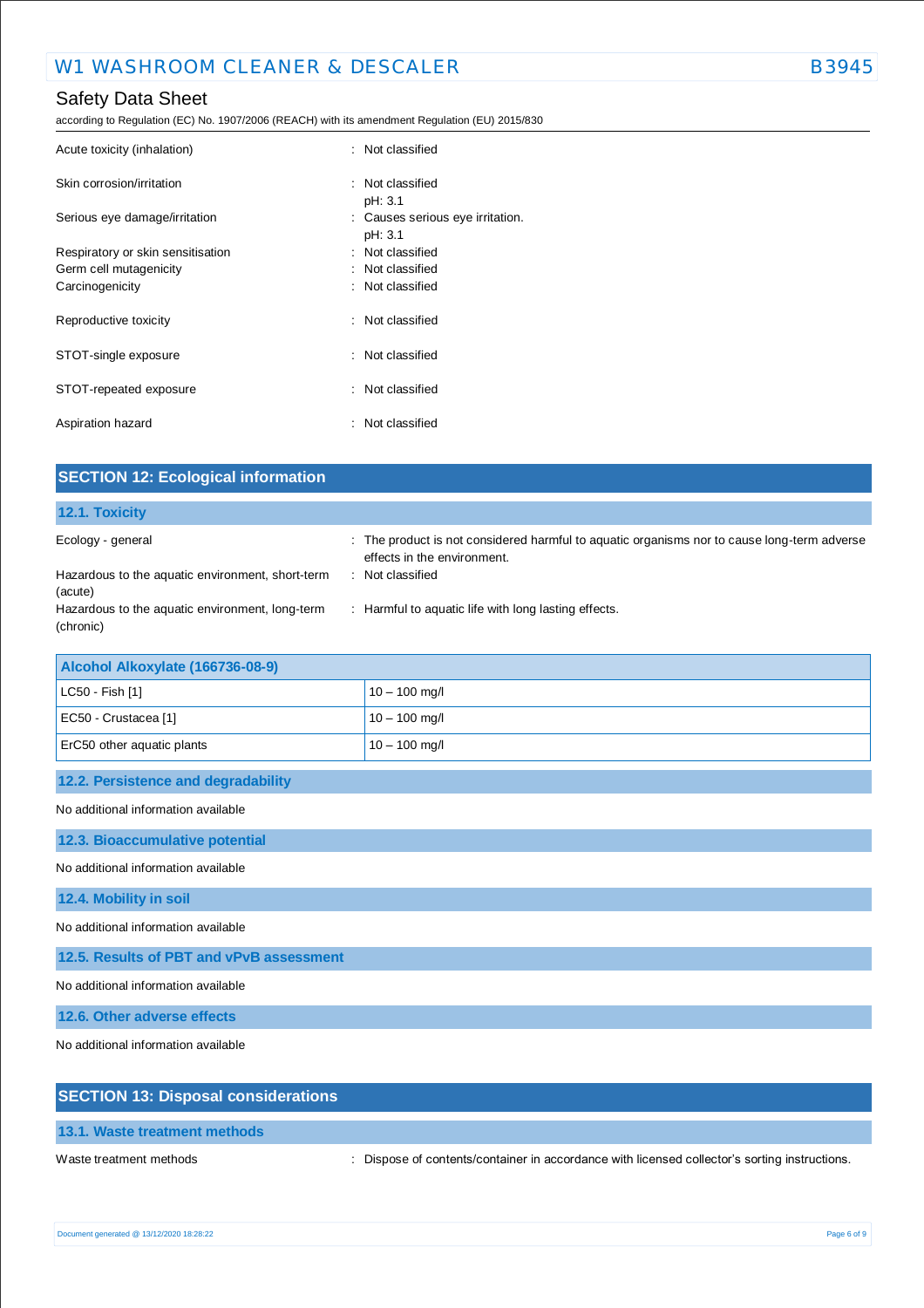# W1 WASHROOM CLEANER & DESCALER B3945

# Safety Data Sheet

according to Regulation (EC) No. 1907/2006 (REACH) with its amendment Regulation (EU) 2015/830

### **SECTION 14: Transport information**

#### In accordance with ADR / IMDG / IATA

| 14.1 UN number                                                                                                                                         |                                                          |
|--------------------------------------------------------------------------------------------------------------------------------------------------------|----------------------------------------------------------|
| UN-No. (ADR)<br>UN-No. (IMDG)<br>UN-No. (IATA)                                                                                                         | : Not applicable<br>Not applicable<br>: Not applicable   |
| 14.2. UN proper shipping name                                                                                                                          |                                                          |
| Proper Shipping Name (ADR)<br>Proper Shipping Name (IMDG)<br>Proper Shipping Name (IATA)                                                               | : Not applicable<br>Not applicable<br>: Not applicable   |
| 14.3. Transport hazard class(es)                                                                                                                       |                                                          |
| <b>ADR</b><br>Transport hazard class(es) (ADR)<br><b>IMDG</b><br>Transport hazard class(es) (IMDG)<br><b>IATA</b><br>Transport hazard class(es) (IATA) | : Not applicable<br>: Not applicable<br>: Not applicable |
| 14.4. Packing group                                                                                                                                    |                                                          |
| Packing group (ADR)<br>Packing group (IMDG)<br>Packing group (IATA)                                                                                    | Not applicable<br>Not applicable<br>: Not applicable     |
| <b>14.5. Environmental hazards</b>                                                                                                                     |                                                          |
| Dangerous for the environment<br>Marine pollutant<br>Other information                                                                                 | : No<br>: No<br>: No supplementary information available |
| 14.6. Special precautions for user                                                                                                                     |                                                          |
| <b>Overland transport</b><br>No data available<br><b>Transport by sea</b><br>No data available<br>Air transport<br>No data available                   |                                                          |

**14.7. Transport in bulk according to Annex II of Marpol and the IBC Code**

Not applicable

# **SECTION 15: Regulatory information**

**15.1. Safety, health and environmental regulations/legislation specific for the substance or mixture**

# **15.1.1. EU-Regulations**

Contains no REACH substances with Annex XVII restrictions

Contains no substance on the REACH candidate list

Contains no REACH Annex XIV substances

Contains no substance subject to Regulation (EU) No 649/2012 of the European Parliament and of the Council of 4 July 2012 concerning the export and import of hazardous chemicals.

Contains no substance subject to Regulation (EU) No 2019/1021 of the European Parliament and of the Council of 20 June 2019 on persistent organic pollutants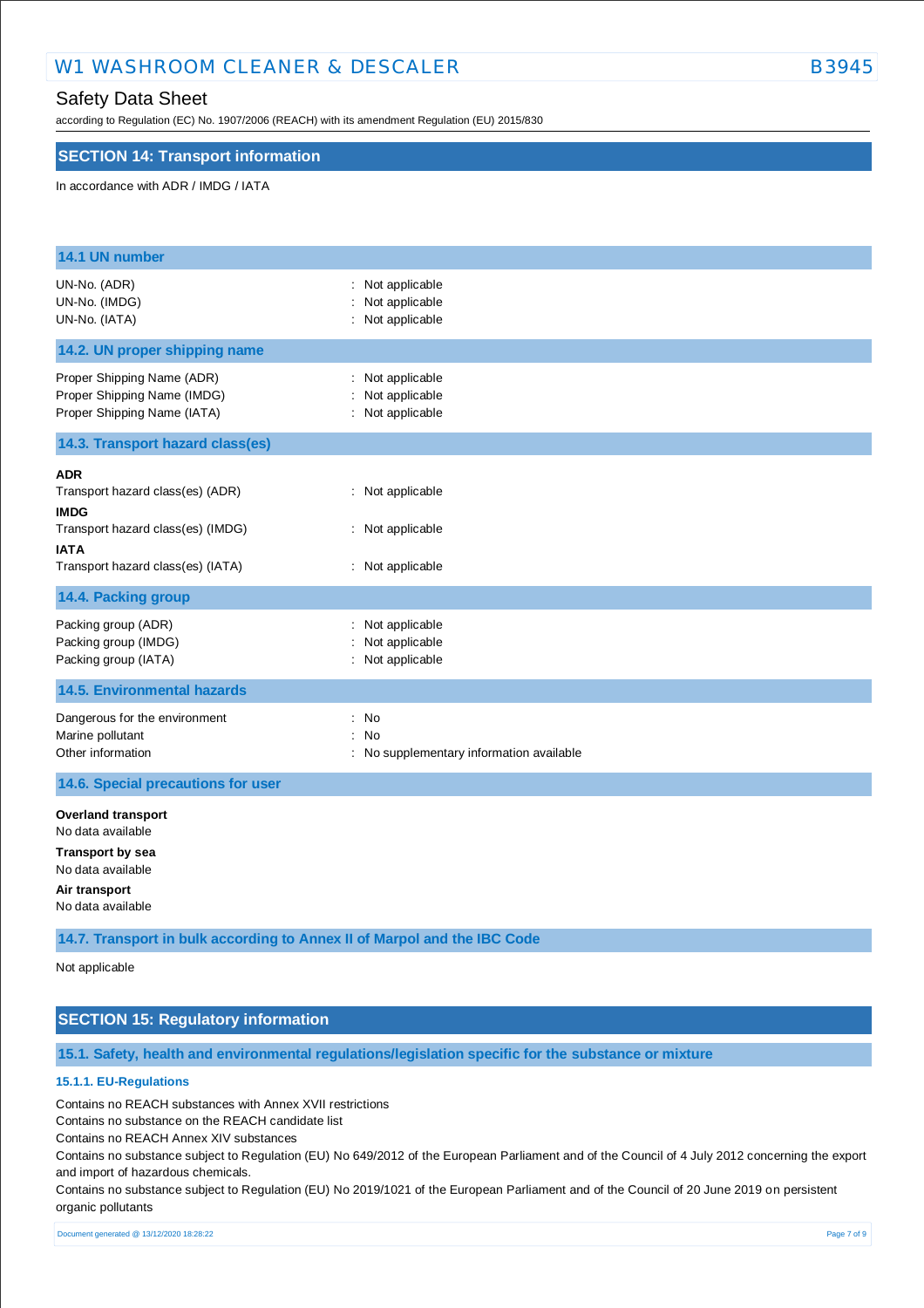# W1 WASHROOM CLEANER & DESCALER B3945

# Safety Data Sheet

according to Regulation (EC) No. 1907/2006 (REACH) with its amendment Regulation (EU) 2015/830

| Allergenic fragrances > 0,01%:                             |               |  |
|------------------------------------------------------------|---------------|--|
| <b>D-LIMONENE</b>                                          |               |  |
|                                                            |               |  |
| Detergent Regulation (648/2004/EC): Labelling of contents: |               |  |
| <b>Component</b>                                           | $\frac{9}{6}$ |  |
| non-ionic surfactants, cationic surfactants                | $< 5\%$       |  |
| disinfectants                                              |               |  |

perfumes

D-LIMONENE

#### **15.1.2. National regulations**

### **United Kingdom**

British National Regulations : Commission Regulation (EU) 2015/830 of 28 May 2015 amending Regulation (EC) No 1907/2006 of the European Parliament and of the Council on the Registration, Evaluation, Authorisation and Restriction of Chemicals (REACH). Classification Labelling Packaging Regulation; Regulation (EC) No 1272/2008. Detergent Regulation (648/2004/EC).

### **15.2. Chemical safety assessment**

No chemical safety assessment has been carried out

# **SECTION 16: Other information**

| Full text of H- and EUH-statements: |                                                                   |  |
|-------------------------------------|-------------------------------------------------------------------|--|
| Acute Tox. 4 (Oral)                 | Acute toxicity (oral), Category 4                                 |  |
| Aquatic Acute 1                     | Hazardous to the aquatic environment - Acute Hazard, Category 1   |  |
| Aquatic Chronic 1                   | Hazardous to the aquatic environment - Chronic Hazard, Category 1 |  |
| Aquatic Chronic 2                   | Hazardous to the aquatic environment - Chronic Hazard, Category 2 |  |
| Eye Dam. 1                          | Serious eye damage/eye irritation, Category 1                     |  |
| Eye Irrit. 2                        | Serious eye damage/eye irritation, Category 2                     |  |
| Skin Corr. 1B                       | Skin corrosion/irritation, Category 1, Sub-Category 1B            |  |
| H302                                | Harmful if swallowed.                                             |  |
| H314                                | Causes severe skin burns and eye damage.                          |  |
| H318                                | Causes serious eye damage.                                        |  |
| H319                                | Causes serious eye irritation.                                    |  |
| H400                                | Very toxic to aquatic life.                                       |  |
| H410                                | Very toxic to aquatic life with long lasting effects.             |  |
| H411                                | Toxic to aquatic life with long lasting effects.                  |  |
| H412                                | Harmful to aquatic life with long lasting effects.                |  |

| Classification and procedure used to derive the classification for mixtures according to Regulation (EC) 1272/2008 [CLP]: |      |                    |  |
|---------------------------------------------------------------------------------------------------------------------------|------|--------------------|--|
| $Eve$ Irrit. 2                                                                                                            | H319 | Calculation method |  |
| Aquatic Chronic 3                                                                                                         | H412 | Calculation method |  |

Safety Data Sheet (SDS), EU